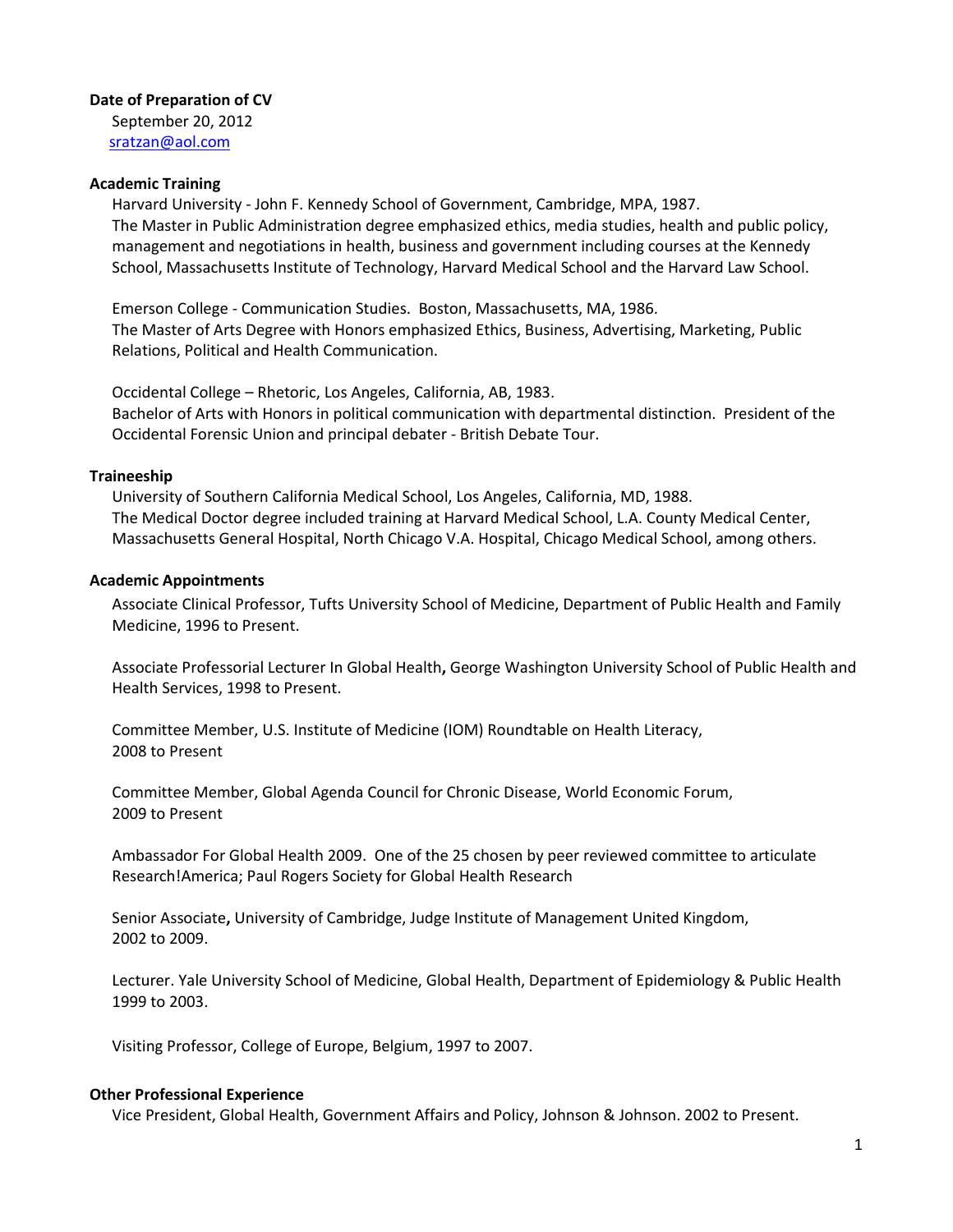Editor-In-Chief**,** Journal of Health Communication: International Perspectives, (Taylor & Francis, London) 100 pages published ten times/year, 1995 to Present.

Senior Technical Advisor, United States Agency for International Development, Global Bureau, Center for Population, Health and Nutrition and Population Leadership Fellow, Public Health Institute. 2000-2002

Executive Director, Health Communication Technology and Educational Innovation

Academy for Educational Development (AED), Washington, DC, 1998 to 2000

Director, Emerson College-Tufts University School of Medicine Program in Health Communication, Boston, 1992 to 1998

Emerson College, Division of Communication Studies, Emerson College, Boston, 1988 to 1998 Assistant Professor, 1989 to 1998.

Director, The Center for Ethics In Political And Health Communication. Graduate Coordinator, 1993 to 1998.

Director, Health Communication Institute, Brussels, Summer, 1996 and 1997.

International Negotiation Course Professor, European Institute Of International Communication, Maastricht, The Netherlands. 1993 to 1995; Brussels, 1996.

Director of Communication and Special Projects, 1991 to 1992.

Director of Special Projects, 1990 to 1991.

Director of Forensics/ Internship Coordinator, 1988 to 1990.

Adjunct Faculty, Department Of Mass Communication and Public Relations, Boston University, 1989 to 1993

Medical Advisory Board Chairman, *Vitality Magazine, 1988* to 1991.

Adjunct Assistant Professor, Department Of Speech Communication, Boston College, 1988 to 1989.

Research Assistant, Externship, Harvard Medical School, Massachusetts General Hospital, Laboratory Of Computer Science, Boston, Massachusetts.

Research Assistant, Harvard University - Center for Health Policy, Education and Management, Cambridge, Massachusetts, 1985 to 1986

Strategic planning/risk communication adviser, Academy for the Advancement of Health, LLC. Washington, DC.

Adviser, World Health Organization. Strategy Development for the Vaccines and Biologicals, Geneva,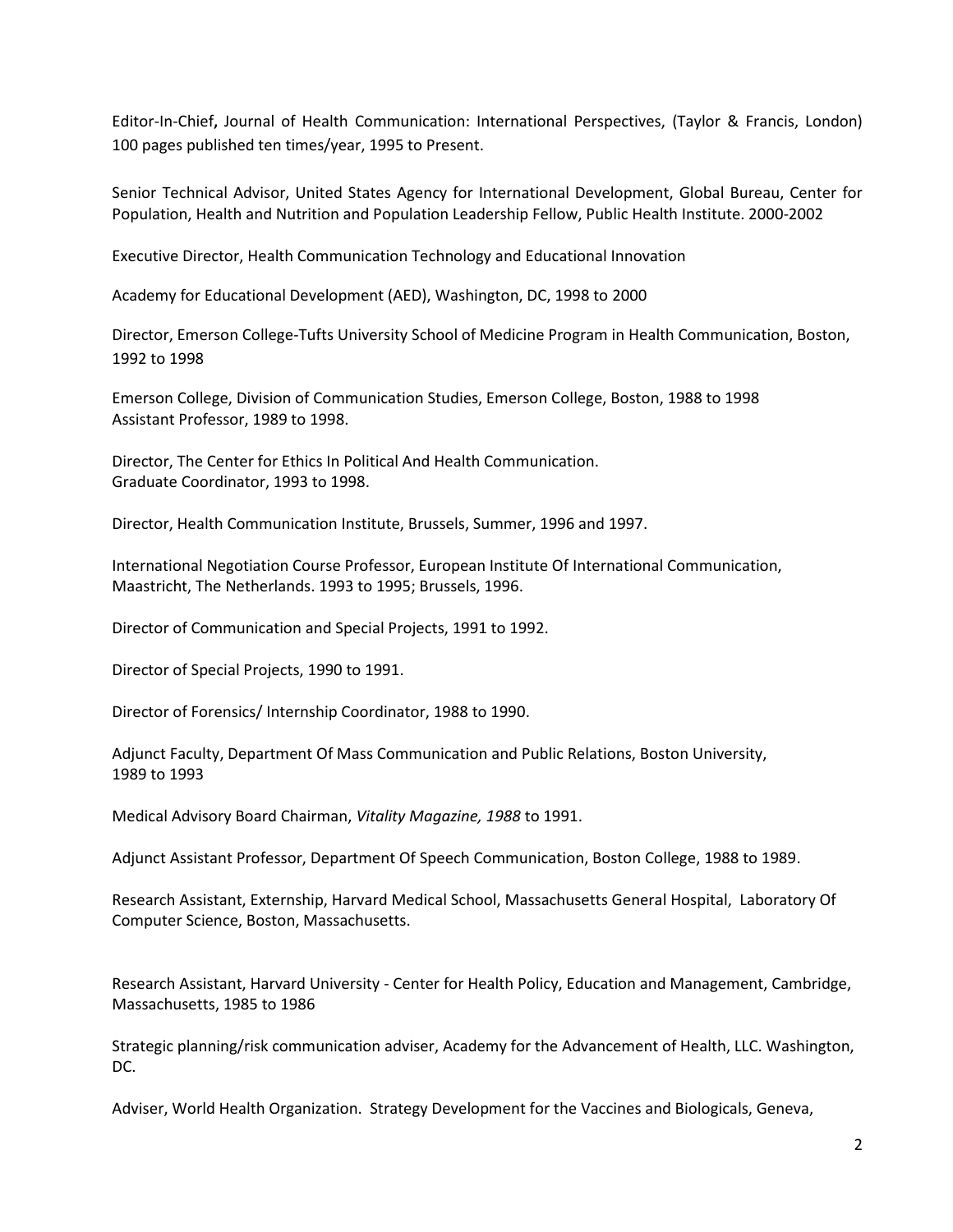2002.

Adviser, World Health Organization strategy development for making pregnancy safer initiative Adviser, American Cancer Society. Strategy Development for Colorectal Screening programs, 2001.

Adviser, CSAT (Center for Substance Abuse Treatment). Developing Protocols for translating research into practice. Substance Abuse and Mental Health Services Administration. Department of Health and Human Services, 2000 to 2001.

Adviser, World Health Organization. Strategy Development for the Dept. of Health Promotion, Geneva. 1999.

Adviser, EPA's Pesticides and Strategies for Health Care Providers Advisory Council Group, 1999 to 2000.

Adviser, Environmental Protection Agency (EPA) National Drinking Water Advisory Council Working Group. Health Care Provider Outreach & Education, 1999 to 2000.

Panel Member, Consensus conference: "Unexplained symptoms after war and terrorism: Building toward Consensus" Uniformed Health Services Medical School, 1999 to 2000.

Adviser, National Cancer Institute, U.S. Department of Health and Human Services, Cancer Communication Bypass Budget. Washington, DC. 1999

Adviser, World Health Organization. Strategy Development for European Health Communication Network, Copenhagen, 1997 to 2001.

Adviser, National Cancer Institute, U.S. Department of Health and Human Services, Health Communication/Media Technology Curriculum Project. Washington, DC. 1997 to 1998

Expert adviser, ABC News - Medical/Health Division, 1997 to 2000

Adviser/External Liaison, U.S. Department of Health and Human Services, Science Panel on Interactive Communication and Health (SciPICH). Washington, DC. 1997 to 1998

Steering Committee Member, Partnerships for Networked consumer health information. 1998 conference. U.S. Department of Health and Human Services, 1997 to 1998

Consultant, Continuing Medical Education for the New Physician. Development of curriculum and media. Sponsored by Pfizer. Tufts University School of Medicine, Fall, 1997

Adviser, World Health Organization. Rome, Italy. Development of module in Public Perception, information, communication and dealing with the media, 1997.

Expert panelist, Media Approaches to Substance Abuse Prevention, Prevention Enhancement Protocol System, Center for Substance Abuse Prevention, Department of Health and Human Services, 1997.

Consultant, Westat, Inc. Various activities related to the Office of Health Communication at the Centers for Disease Control and Prevention, 1996 to 1997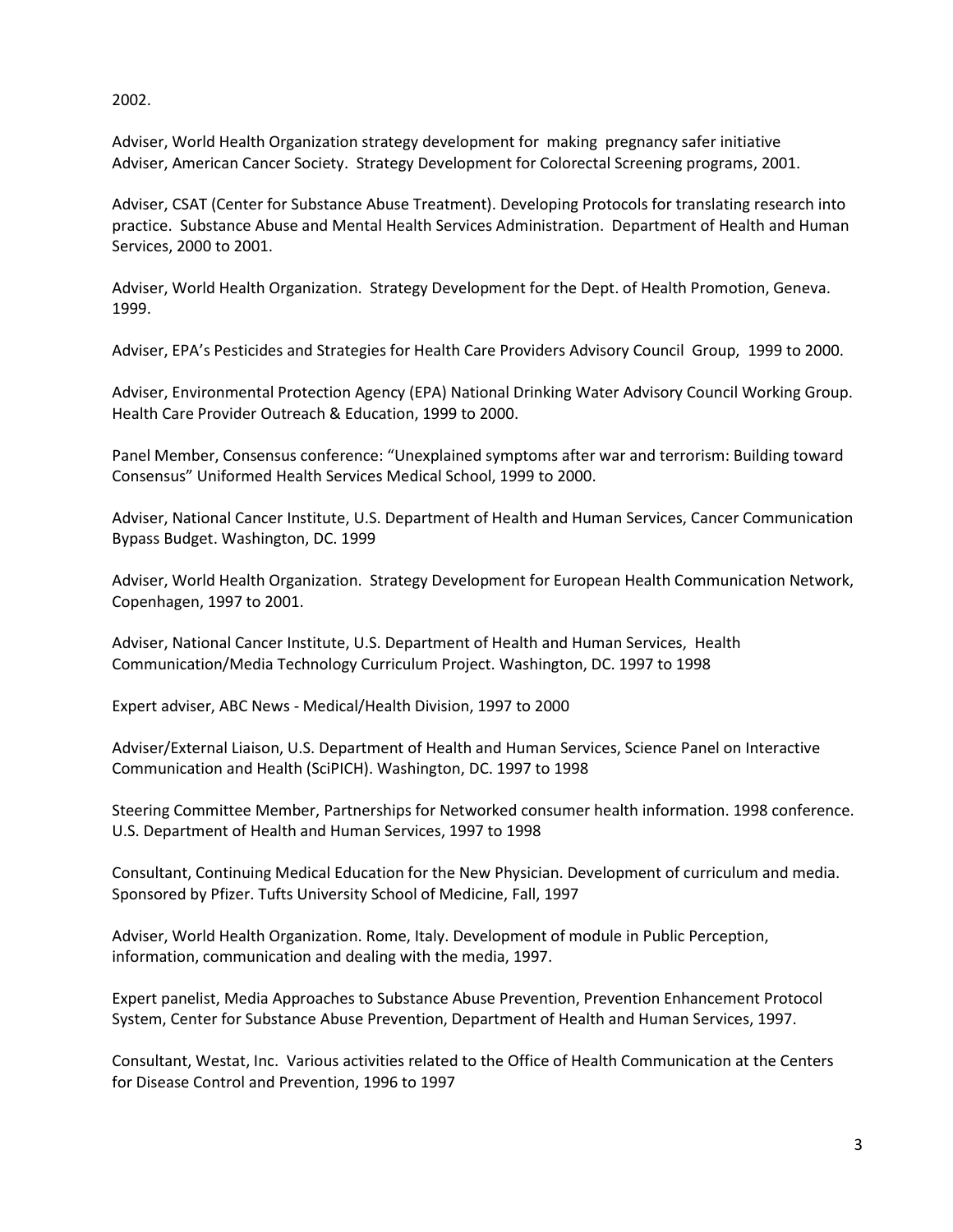Consultant, D/ART - Depression Awareness Recognition and Treatment national communication campaign. Strategy and policy development. National Institutes of Mental Health, 1996 to 1997.

Steering Committee Member, American Public Health Association annual meeting. Theme: Communicating Public Health. Selected as member-at-large, 1996 to 1997

Public Relations Committee Member, Massachusetts Medical Society, 1996 to 1999.

Faculty Mentor, Albert Schweitzer Urban Fellows Program, 1996 to 1997

Consultant, ThinkFirst Community Anti-violence Campaign. L.A. Children's Hospital, 1996.

Prevention Collaborative Partner Consultant, Prevention Marketing Initiative. Department of Health and Human Services. Public Health Service.

Delegate, Suffolk District Medical Society/Massachusetts Medical Society, 1994 to 1998

Consultant and Committee Member, Formulation of Charter School in Midtown Cultural District, Boston Housing Authority, 1994 to 1995.

Consultant, Massachusetts AIDS Fund Campaign, 1994 to 1996. Commonwealth of Massachusetts.

Consultant, FIPSE grant to Emerson College for a comprehensive program for alcohol and drug abuse. 1992 to 1994.

### **Review Positions**

Guest Reviewer, *Vaccine* Editorial Board Member, *Social Marketing Quarterly,* 1996 to Present

Reviewer, Immunization special committee reports*. Institute of Medicine,* 2002 to 2004. Guest Reviewer (prior):

*Annals of Internal Medicin*e; *AIDS Care: Psychological & Socio-medical Aspects of AIDS/HIV Journal of the American Medical Association (JAMA) American Journal of Public Health American Journal of Preventive Medicine The Southern Communication Journal*

Associate Editor, *Media Ethics,* 1996 to 1999

Panel Reviewer, Centers of Excellence in Cancer Communication Research. National Cancer Institute Special Emphasis Panel, National Institutes for Health, 2001.

Reviewer, Quality and Access to Health Insurance. *Institute of Medicine*. National Academy Press. Washington, DC. 2001

Reviewer, *Healthy People 2010: Understanding and Improving Health*. Washington, DC: U.S. Department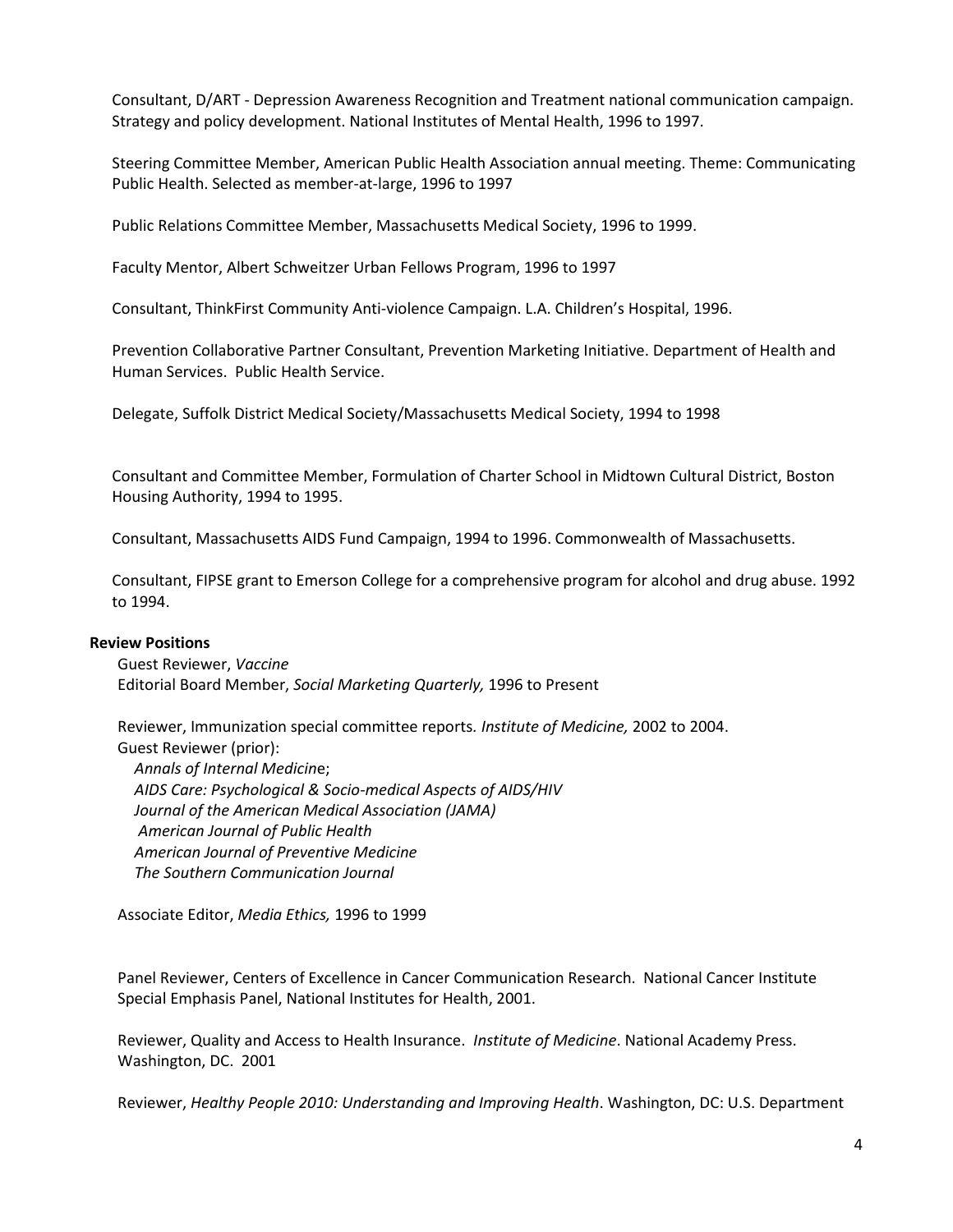of Health and Human Services, Government Printing Office. 2000.

Panel Reviewer, CSAP (Center for Substance Abuse Prevention) Cooperative Agreements for Centers for the Application of Prevention Technologies. Substance Abuse and Mental Health Services Administration. U.S. Department of Health and Human Services, July, 1997.

Reviewer, Making Health Communication Programs Work. Review for 2nd edition. Office of Cancer Communications, National Cancer Institute, National Institutes for Health, 1997.

Outside Reviewer, Appointments/Promotion Committee, Office of the Dean. Mt. Sinai Medical Center. 1997.

Member-at-large, Program Planning Committee, American Public Health Association, 1997.

Outside Reviewer - Site Visitation, Educational Resource Center. University of Medicine and Dentistry of New Jersey/New York University proposal. Final written report prepared for the Centers for Disease Control and Prevention, National Institutes of Occupational Safety and Health, December, 1996.

Reviewer, Allon Fellowship, Tel Aviv University, 1996.

Reviewer, Academic Press, 1996.

Reviewer, *American Behavioral Scientist,* 1996.

Review Panelist, Office of Cancer Communications Research and Evaluation Program, National Cancer Institute, National Institutes for Health, 1995.

Elected Reader, Health Communication Division, Speech Communication Association, 1993 to 1995.

Elected Reader, Health Communication Division, International Communication Association, 1993 to 1996.

Ad hoc Committee on the future of Health Communication, Speech Communication Association, 1993. Associate Editor, *Massachusetts Journal of Communication*, 1992 to 1993.

Editor and Publisher, *Vitality Magazine - New England Edition,* 1988 to 1991.

Medical Advisory Board Chairman, *Vitality Magazine,* 1988 to 1991.

Blue Ribbon Panelist, National Academy of Television Arts and Sciences, 1992. *### References are available upon* request.

## **Publications**

## **A. Books/Monographs/Invited journal editorship:**

- 1. **Ratzan, S.C.**, Filerman, G.F., LeSar, J.W. "Attaining Global Health: Challenges and Opportunities" *Population Reference Bureau,* Washington, DC. March, 2000. A 60 page monograph.
- 2. **Ratzan, S.C**. (Editor) *The Mad Cow Crisis: Health and the Public Good*, University College of London Press,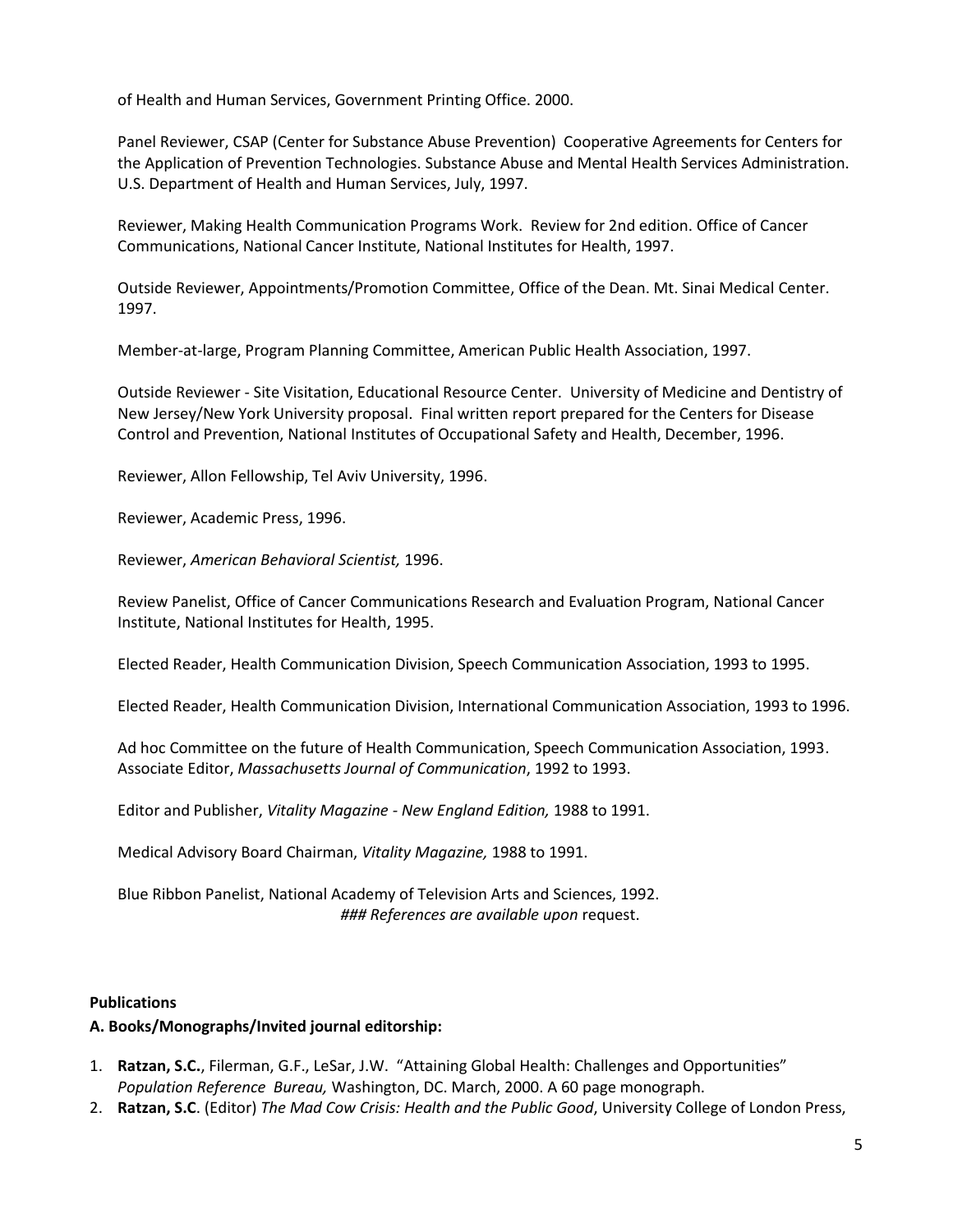Ltd. London, UK and New York University Press, New York, NY.. December, 1998. A 256 page book.

- 3. **Ratzan, S.C.** (Guest Editor) Health Communication: Challenges for the 21st Century. *American Behavioral Scientist*. Vol. 38, No. 2. November, 1994. A 200 page journal.
- 4. **Ratzan, S.C.** (Editor) *AIDS: Effective Health Communication for the 90s.* Taylor & Francis, Washington, DC. 1993. A 280 page book.
- 5. Payne, J.G. and **Ratzan, S.C.** *Tom Bradley: The Impossible Dream*. Hardcover ed. 368 pp.; Roundtable Publishing, Santa Monica, California, 1986. Paperback ed; Paperjack Press, New York, 1987. 3rd edition 1992.

# **B. Bibliographies:**

- 1. **Ratzan, S.C**., Mueller L., Oggel, A. Roman, E. compilers. Global health communication. Washington, DC: U.S. Agency for International Development; 2000 Dec. 283 citations from January 1990 through October 2000. Available from: http://www.comminit.com/commbiblio/sld-1860.html.
- 2. Zorn, M.; **Ratzan, S.C**. compilers. Health risk communication. Bethesda (MD): National Library of Medicine (US); 2000 Oct. (Current bibliographies in medicine; no. 2000-7). 847 citations from January 1990 through October 2000, plus selected earlier citations. Available from: [http://www.nlm.nih.gov/pubs/resources.html.](http://www.nlm.nih.gov/pubs/resources.html)
- 3. Selden, C.; Zorn, M.; **Ratzan, S. C**.; Parker, R. M., compilers. Health Literacy. Bethesda (MD): National Library of Medicine; 2000 Feb (Current bibliographies in medicine; no. 2000-1). 479 citations from January 1990 through October 1999. Available from: [http://www.nlm.nih.gov/pubs/resources.html.](http://www.nlm.nih.gov/pubs/resources.html)

# **C. Articles and book chapters (abridged list; over 100 on PubMed):**

- 1. Suggs, L. S. and **Ratzan S.C.** "Global E-health Communication." *The Handbook of Global Health Communication*. Chichester, West Sussex, UK: Wiley-Blackwell, 2012. 251-73.
- 2. Larson, H.J., Cooper. L.Z., Eskola, J., Katz,S.L., and **Ratzan, S.C**.. "Addressing the Vaccine Confidence Gap." *The Lancet* 378.9790 (2011): 526-35.
- 3. **Ratzan, S.C** and Apfel, F. NCD Health Literacy: What can Hospitals do? *World Hospitals and Health Services.* 2011;47(2):8-12.
- 4. Miron-Shatz T**, Ratzan S.C**. The potential of an online and mobile health scorecard for [preventing](http://www.ncbi.nlm.nih.gov/pubmed/21916721) chronic [disease.](http://www.ncbi.nlm.nih.gov/pubmed/21916721) *Journal of Health Communication*. 2011 Aug;16 Suppl 2:175-90.
- 5. **Ratzan, S.C**.. "Vaccine Literacy, a Crucial Healthcare Innovation." Weblog post. Harvard Business Review online, 28 Feb. 2011.
- 6. **Ratzan, S.C**. Integrating Health Literacy into Primary and Secondary Prevention Strategies. Institute of Medicine Roundtable on Health Literacy. National Academy of Sciences. 2011.
- **7. Ratzan, S.C**. and Gilhooly, D. Innovative Use of Mobile Phones and Related Information and Communication Technologies. Background paper for the global strategy on Women and Children's Health Investing in Our Common Future. Partnership for Maternal, Newborn and Children's Health. Geneva, 2010. 28-35.
- 8. Parker, R.; **Ratzan, S.C**., Health Literacy: A Second Decade of Distinction for Americans. Journal of Health Communication, 2010.
- 9. Haider, M., **Ratzan S.C**. and Meltzer W. `International Innovations in Health Communication" in (J. Parker and E. Thorson, Editors)Health Communication in the New media Landscape. 2009 Springer Publishing Company New York 373-394.
- 10. Bailey, SC; Jacobson, KL; Parker, RM; **Ratzan, S**., Wolf, MS. Health Literacy: A Brief Introduction International Nursing Review, 2009.
- 11. Wolf M.S., Parker, R.M., **Ratzan, S.C.** Literacy and Public Health. In International Encyclopedia of Public Health, (2008). Dublin, Ireland; Elsevier Press.98-104.
- 12. **Ratzan S.C**. Health Diplomacy in the 21<sup>st</sup> Century: Ideas for engagement with the private sector in A. Melbourn Editor, Health and Conflict Prevention; Madariaga European Foundation 2006 80-89.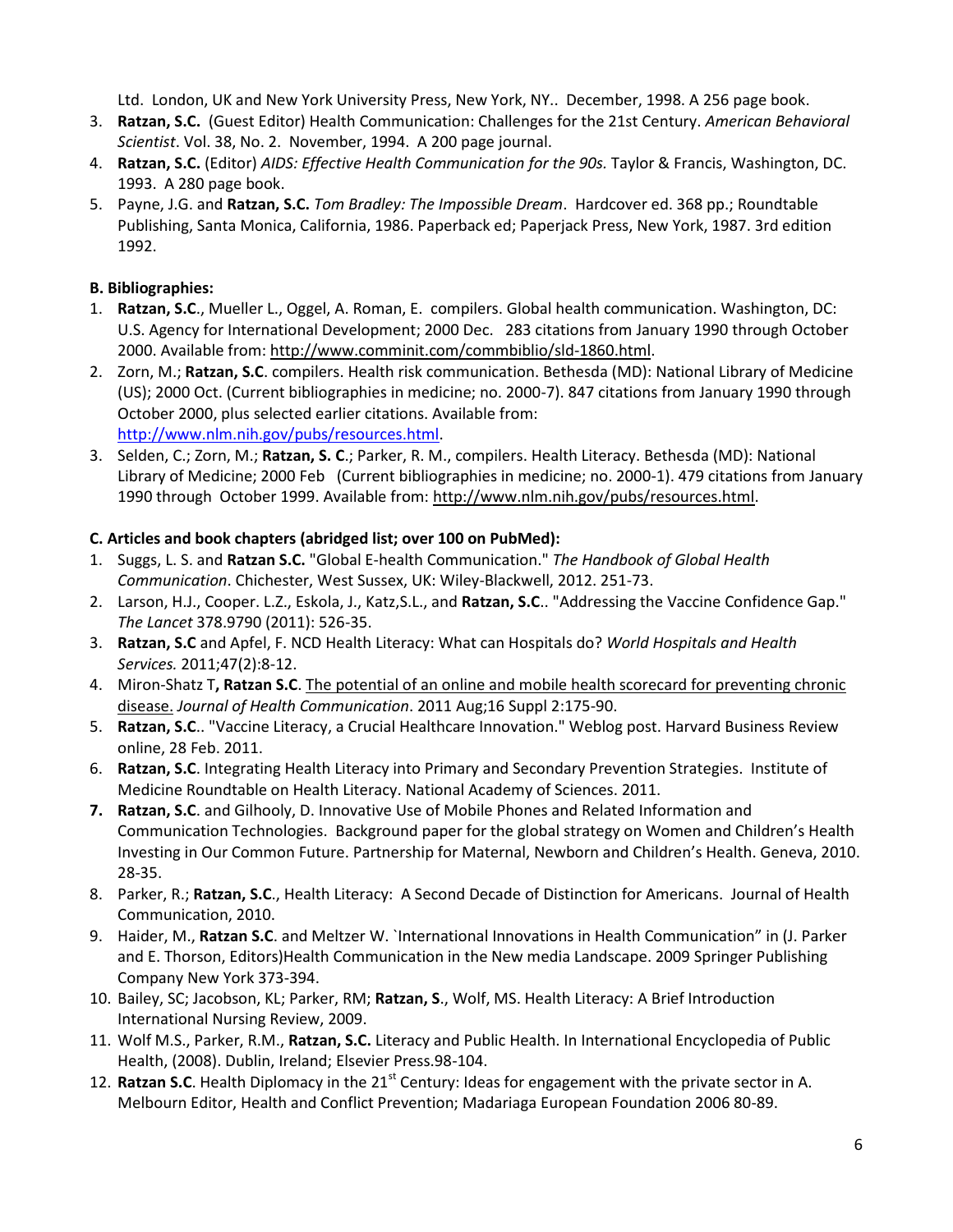- 13. Detmer, D.E, Singleton P., and **Ratzan, S.C.**, "The need for Better Health Information", in the *Ethics and the Pharmaceutical Industry*, 198-204. (2005)
- 14. Parker R.M., **Ratzan, S.C.**, and Lurie N. Health Literacy; A Policy Challenge for Advancing High Quality Health Care. Health Affairs. 22 (4):147-153. (2003)
- 15. Nelson, D.E. Eng, T.R., Goldberg, C. Electronic Communication. In D. Nelson (Editor) Communicating Public Health Effectively. American Public Health Association. Washington, DC (2003).
- 16. **Ratzan, S.C.**,"Mad Cow Disease" *Oxford Compendium of Modern Science.*. Oxford Univ. Press. Oxford, UK. (2002).
- 17. **Ratzan, S.C.**, Busquets M. "Future of Communication Technologies in Developing Countries" in R. Busko (editor) *The Future of Health Technology*. IOS Press. Cambridge: MA. (2002).
- 18. Rogers, E.M., **Ratzan, S.C.**, and Payne, J.G. "Health Literacy: A Nonissue in the 2000 Presidential Election." *American Behavioral Scientist.* (44,12) 2001. 1272-2195.
- 19. **Ratzan, S.C., "**Quality Communication: The Path to Ideal Health." Joseph Leiter Lecture -- National Library of Medicine, National Institutes for Health, reprinted in the Journal of Health Communication (6,3) 2001
- 20. **Ratzan, S.C., "**Health Literacy: Communication for the Public Good." *Health Promotion Int'l*. (16,2) 2001, 207- 214.
- 21. Ratzan, S.C., "Global Health in the 21<sup>st</sup> Century: Effective Communication as the Path to Ideal Health," in C.E. Koop, C. Pearson, M. Swartz, (eds.) *Global Health in the 21st Century*. Jossey Bass. San Francisco, CA. 2000.
- 22. **Ratzan, S.C.**, Taking the Risk out of Risk Communication. In proceedings of National Conference on Biosafety. Centers for Disease Control and Prevention: Atlanta, February 2000.
- 23. **Ratzan, S.C.**, Health Communication Goals. In The Pen is as Mighty as the Surgeon's Scalpel: Improving Health Communication Impact. World Health Organization-Europe. Copenhagen. 1999.
- 24. Fowler K., Celebuski C., Edgar, T., Kroger, F., **Ratzan, S.C.**, "An assessment of the Health Communication Job Market across Multiple Types of Organizations." *Journal of Health Communication*. (4,4) 1999.
- 25. **Ratzan, S.C.**, Cancer Risk Communication: What we know and what we need to learn. *Vital Speeches of the Day*. (65, 9) February 15, 1999. Referenced as the keynote address in *Journal of the National Cancer Institute*.
- 26. Goethals C., **Ratzan, S.C.** and Demko, N. "Negotiation Strategies in European Politics," *The Mad Cow Crisis: Health and the Public Good*, University College of London Press, Ltd. London, UK. 1998.
- 27. **Ratzan, S.C.**, "Strategies for Attaining Public Health" in *The Mad Cow Crisis: Health and the Public Good*, University College of London Press, Ltd. London, UK. 1998.
- 28. Eng, T.R., Maxfield A., Patrick, K., Deering ,M.J., **Ratzan, S.C.**, Gustafson, D.H., Access to Health Information and Support: A Public Highway or Public Road? JAMA. October 21, 1998.
- 29. **Ratzan, S.C**., "Challenges and Prospects in Risk Communication," in T. Tinker (editor) *Communicating Risk in a Changing World* , OEM Health Information Press; The Rammazzini Institute. Beverly Farms, MA. 1998.
- 30. **Ratzan, S.C.**, A genetic resistance to HIV: A Case Study. In Shulman SR Lasagna L, editors. Communicating Complex Medical Information: Can We Do Better? Proceedings from a Forum held at the American Academy of Arts and Sciences, Cambridge MA. Boston: Tufts CSDD, 1997
- 31. Jacques, W.W. and **Ratzan, S.C.**, The Internet's World Wide Web and Political Accountability: New Media Coverage of the 1996 Presidential Debates. *American Behavioral Scientist*. Sage Publications, (40,8) 1997.
- 32. **Ratzan, S.C.**, At the Helm in Health Communication In J. Trent (editor) *Communication: Views from the Helm for the 21st Century.* Allyn & Bacon. Needham: MA. 1997.
- 33. Ramil, R.N., **Ratzan, S.C.**, Arntson, P., and Freimuth, V.S. Reconceptualizing the Patient: Health Care Promotion as Increasing Citizens Decision-Making Competencies. *Health Communication*. Lawrence Erlbaum Assoc., (9,1) 1997.
- 34. **Ratzan, S.C.** Effective Decision-making: A Negotiation Strategy for Health Communication and Health Psychology *Journal of Health Psychology*. Sage Publications, (1,3) 1996
- 35. **Ratzan, S.C.**, Payne, J.G. & Bishop C. The Status and Scope of Health Communication. *Journal of Health Communication*, Taylor & Francis, Vol. 1, No. 1. 1996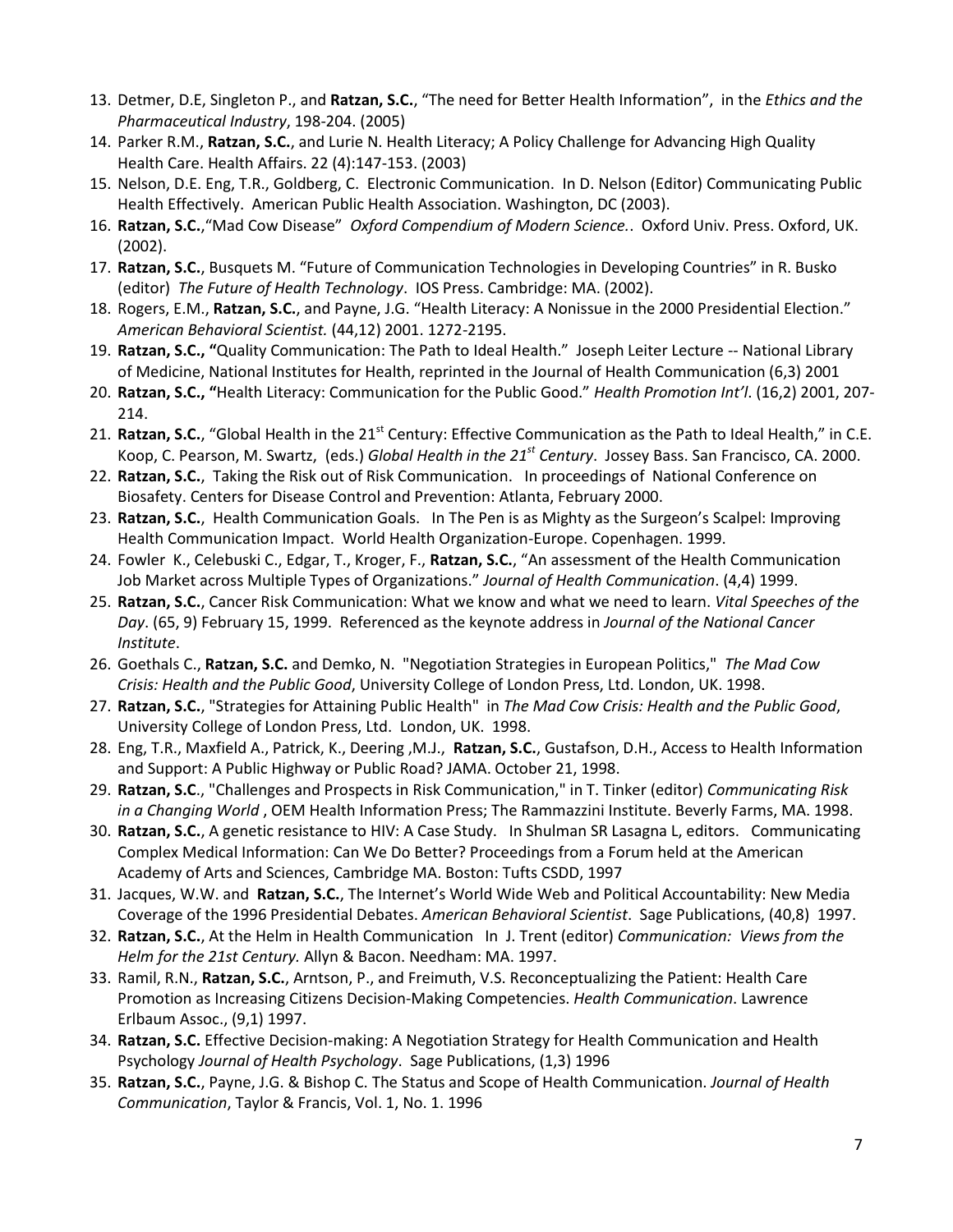- 36. **Ratzan, S.C.** & McDonough, E. Social Marketing: Unique Approaches to HIV/AIDS. *Social Marketing Quarterly.* Vol. 2, No. 3. Fall, 1995.
- 37. **Ratzan, S.C.**, Ethical Decision Making in Managing Trauma. *Neurosurgery Clinics of North America*. W.B. Saunders. Vol. 6, No. 4. October, 1995.
- 38. **Ratzan, S.C.**, Health Communication: Education and Application. In proceedings of the conference in Communication and Health. Speech Communication Association. Annandale, VA. Fall, 1995.
- 39. **Ratzan, S.C.**, Communication -- The Key to a Healthier Tomorrow." *American Behavioral Scientist*. Vol. 38, No. 2. November, 1994.
- 40. **Ratzan, S.C.**, "Health Communication as Negotiation: The Healthy America Act." *American Behavioral Scientist*. Vol. 38, No. 2. November, 1994.
- 41. **Ratzan, S.C.**, Stearns, N., Payne, J.G., Amato, P., Liebergott, J.W. & Madoff, M. "Education for the Health Communication Professional: A Collaborative Curricular Partnership." *American Behavioral Scientist*. Vol. 38, No. 2. November, 1994.
- 42. **Ratzan, S.C.**, Payne, J.G. & Massett, H.A. "Effective Health Message Design: The America Responds to AIDS Campaign." *American Behavioral Scientist*. Vol. 38, No. 2. November, 1994.
- 43. **Ratzan, S.C.**, "Political Communication as Negotiation: Breathing New Life into Government." *American Behavioral Scientist*. Nov/Dec. 1993.
- 44. **Ratzan, S.C.**, "Health Communication and AIDS: Setting the Agenda," in *AIDS: Effective Health Communication for the 90s.* S. Ratzan (ed.) Taylor & Francis, Washington, DC. 1993.
- 45. **Ratzan, S.C.**, "Health Communication as Negotiation: The COAST Model and AIDS," in *AIDS: Effective Health Communication for the 90s.* S. Ratzan (ed.) Taylor & Francis, Washington, DC. 1993.
- 46. **Ratzan, S.C.**, Afterword. in *AIDS: Effective Health Communication for the 90s.* S. Ratzan (ed.) Taylor & Francis, Washington, DC. 1993.
- 47. **Ratzan, S.C.** & Massett, H.A. "Overcoming Medinfomania: Using Information Technology to Prevent Disease Effectively," in *Human Welfare and Technology*, B. Glastonbury (ed.) Van Gorcum Assen, Assen, the Netherlands, 1993.
- 48. Hein, K., Blair, J., **Ratzan, S.C.** & Dyson, D."Adolescents and HIV: Two Decades of Denial," in *AIDS: Effective Health Communication for the 90s.* S. Ratzan (ed.) Taylor & Francis, Washington, DC. 1993.
- 49. **Ratzan, S.C**., "The Real Agenda Setters: Pollsters in the 1988 Campaign." *American Behavioral Scientist.* March/April 1989.
- 50. Payne, J.G., Marlier, J., Golden, J. & **Ratzan, S.C.** "Perceptions of the 1988 Presidential and Vice-Presidential Debates." *American Behavioral Scientist*. March/April 1989.
- 51. Payne, J.G., **Ratzan, S.C.** and Baukus, R.A. "Dissemination of News in the Harvard Medicare Project: Regional/Discreet Differences." *Health Communication,* Vol. 1, No. 4. 1989.
- 52. Payne, J.G. & **Ratzan, S.C.** National Newspaper Analysis of the Press Coverage of Jesse Jackson's 1984 Presidential Campaign: The Confirmation of the Candidate." *The Journal of the National Association for Ethnic Studies.* Vol. 12, No. 2, 1989.

## **D. Print Media- Authored Articles - Popular press and trade publications**

- 1. One Mad Cow Leads to a Stampede. *New York Times* and *International Herald Tribune*. December 29, 2003
- 2. Ethics in Health Writing. *American Medical Writers Association*. September 1998.
- 3. Public Health Campaigns Go Electronic. *Medicine on the Net*. Aug., 1997. (with A. Restino)
- 4. UK: No need to be cowed by this disease. Editorial. *Australia/New Zealand National Business Review.*  May 23, 1997.
- 5. Don't be cowed by this disease. Op-Editorial for the *Wall Street Journal.* May 12, 1997.
- 6. They say as our health providers. *Media Ethics*. Boston, Spring, 1997.
- 7. An end to the madness. Op-Editorial for the *Financial Times.* October 21, 1996.
- 8. Media Frenzy over Beef. Op-Editorial for the *Financial Times.* October 10, 1996.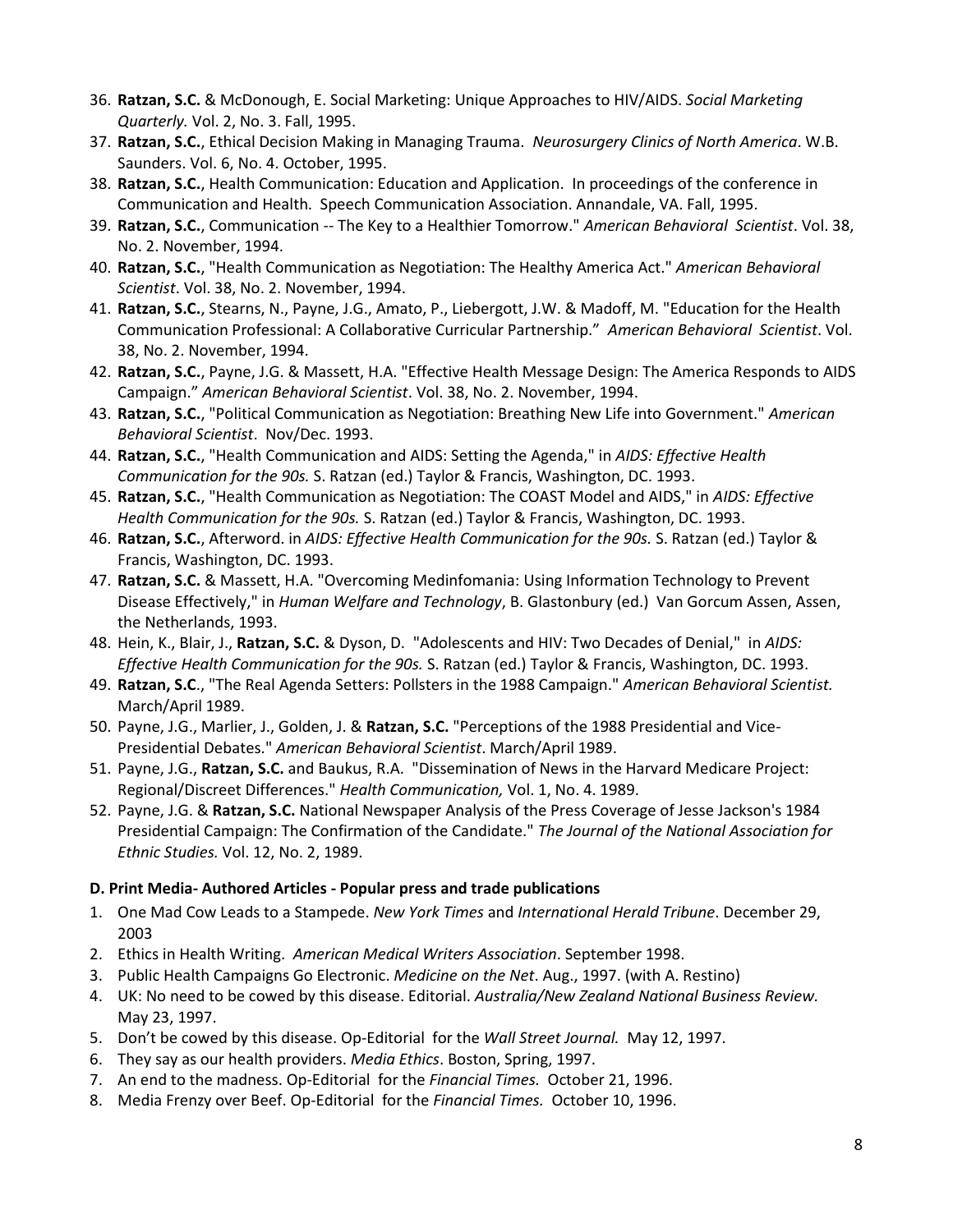- 9. Local hospital loses its way. Op-Editorial for *The Star* (Ventura County daily). August 29, 1996.
- 10. Our leaders and our health. lead letter for the *European.* June 5, 1996.
- 11. Mad Cow Hysteria. Op-Editorial for the *Boston Globe.* April 6, 1996.
- 12. Withholding health-issue news leaves society in bad shape. Op-Editorial for the Sunday *Boston Herald.*  November 26, 1995.
- 13. (Health) Reform Undone by a Failure to Communicate. *American Medical News.* Nov. 7, 1994.
- 14. Ethical Health Communication. *Media Ethics.* Spring, 1994. Vol. 6 no. 2.
- 15. A Healthier America or Media Malpractice. *Ethics Today Journal*. Summer, 1994.
- 16. Reform Process Should Mirror One for Base Closings. *American Medical News.* Nov. 15, 1993.
- 17. Power of Influencing Public Opinion Must be Used to Fight AIDS Op-Editorial for the Sunday *Boston Herald.* November 15, 1992.
- 18. Letter to the Editor entitled "Make a difference." Published in *USA Today*. November 9, 1992.
- 19. Letter to the Editor entitled "Don't Spread Conjecture." Published in the Sunday *New York Times.* November 8, 1992.
- 20. Too Far ...or Not Far Enough? Op-ed piece on media coverage of AIDS and Arthur Ashe's announcement published in a number of New England weekly editions. November, 1992.

## **E. Print Media - Citations – abridged list**

- 1. Postal Service gets stamp of disapproval. *Washington Post*, March 23, 1999.
- 2. Tom Bradley: A Legacy. *Los Angeles Times*, October 5, 1998.
- 3. A Beef With the Media. *Boston Globe*, January 27, 1998.
- 4. Mad Cow Disease Runs a Baffling Course. *USA Today*, December 2, 1997.
- 5. Risk Communication Fast Finding Institutional Footholds. *Risk Policy Report*, August 18, 1997.
- 6. Successful Health Campaigns. *Boston Globe*, March 16, 1997.
- 7. Role of new technologies in effective medicine and health delivery *Medicine on the Net*. December, 1996.
- 8. Consensus: No Long-Term Link Between the Pill and Breast Cancer *American Council on Science and Health.* (8,4) 1996.
- 9. Scare over Lamb Leaves Sceptical Public Unmoved *Reuters* July 30, 1996.
- 10. Decoding Health Language is Key. *Modern Healthcare.* July 29, 1996
- 11. Research Cited in Sunday *Boston Globe* article Marketing Morality. December 17, 1995.
- 12. Truth is Best in a Crisis. Citation featured in sidebar story in *Mass High Tech.* August 7-20, 1995.
- 13. Recognition Dawning that Real Health Issue is Communication *PR Reporter*. March 20, 1995.
- 14. Selected Communications-Improvement Programs *Quality Source*. American Group Practice Association Publication. Spring, 1995.
- 15. An American Model of Political Communication/negotiation Bihari Naplo: Fuggetlen Politikai Napilap. March 11-12, 1995 (Hungarian)
- 16. The Teaching of Cause Marketing *Cause Marketing Update*. April, 1994.
- 17. Debate of Health Reform: The Role of Health Communication. Citation in *Associated Press* story. Feb. 16, 1994.
- 18. Tufts-Emerson Launch Health Communication Degree Program. Citation in *Tufts Medicine* story. Spring, 1994.
- 19. Winning the Political Campaign, Promotionally Citation in *The Counselor* story. January, 1994.
- 20. Emerson Class takes to the Airwaves. Citation in *Associated Press* story. November 4, 1993.
- 21. The 1992 presidential election: Citation in the *Boston Herald* following all three presidential and one vice presidential debates. Research also cited in the *Boston Globe*.
- 22. Ethics in Public relations education. Citation in an article in *Adweek.* April, 1992.
- 23. Did the Los Angeles Times cost Tom Bradley the 1982 Election? *California Journal*. June, 1986
- 24. Tom and the Times Work cited in *Los Angeles Magazine*. June, 1985.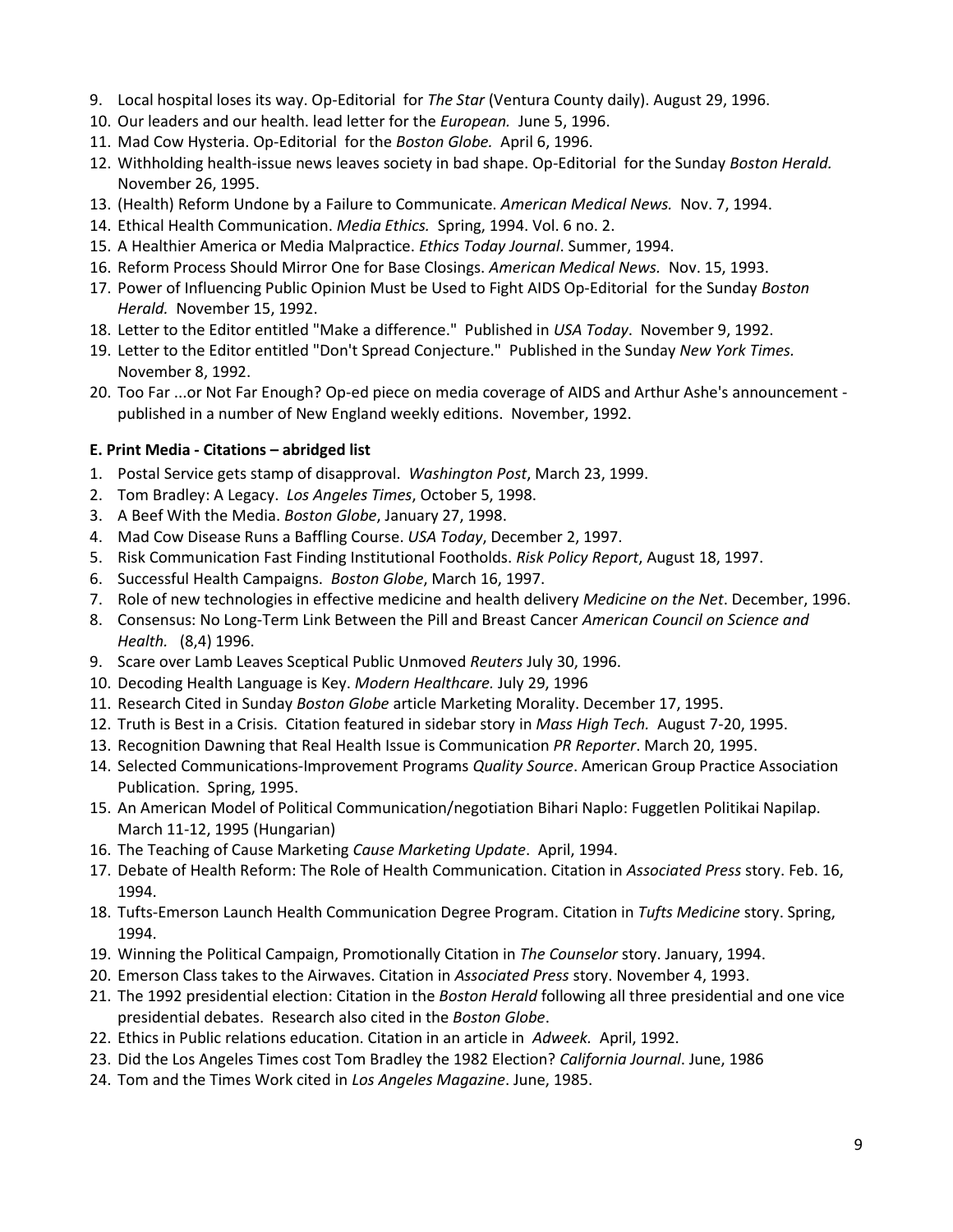# **Presentations**

- 1. m-Health: Opportunities to advance Public health (Text4Baby). White House Conference Center. September, 2010.
- 2. The Joint Action Plan for Women's and Children's Health Innovation and Partnership for Success, June 15, 2010.
- 3. A Scorecard for Chronic Disease: Advancing Health Literacy Globally Among Key Audiences The Oxford Health Alliance, Summit, India, April 19, 2010
- 4. Redefining Global Health Diplomacy: The Role of Innovative Technologies, New Actors, Economic Constraints, and Changing Global Health Priorities. Global Health Salon; Slovenian Embassy. Washington DC Wednesday, April 7, 2010
- 5. Addressing Neglected Tropical Diseases: Innovation from the Private Sector. *HealthAffairs* briefing. Washington DC, November 3, 2009.
- 6. "Vision of the Future" Panel presentation at NIH m-Health Summit. Reagan Building Washington DC. October 30, 2009.
- 7. "Health Communication": HINTS Data Users Conference Partners in Progress, Washington, DC September 24, 2009.
- 8. "Looking Forward": HINTS 2010, HINTS Data Users Conference Partners in Progress, Washington, DC September 25, 2009.
- 9. Global Health Diplomacy: Helping to improve child and maternal health worldwide, The Geneva Roundtable on the Health Related UN Millennium Development Goals, September 17, 2009.
- 10. Advancing Health Literacy Globally. United Nations ECOSOC Annual Ministerial Review Regional Ministerial Meeting for Asia and the Pacific on "Promoting Health Literacy**"** Beijing April 28-29 2009.
- 11. "Role of Business and the Private Sector in HIV/AIDS" European Center for Disease Control and Prevention, Stockholm. October 2006.
- 12. "Maximizing Communication for Public Health: Developing Health Competence." WHO Health Communication Summit. Bratislava, Slovakia, December 11, 2001.
- 13. "Using Communication to Develop, Support and Evaluate Behavior Change." NCI's 5-a-Day international symposium. Washington, DC. January 8, 2001.
- 14. "Designing Communication Interventions: Maximizing Health Impact." Pan American Health Organization Washington, DC. December, 2000.
- 15. "Vaccine Communication: Translating Risks for Professionals and the Public." Centers for Disease Control and Prevention national meeting in Roslyn, Virginia. October 8, 2000.
- 16. "Health Literacy: Communication for the Public Good" Health Promotion." World Health Organization Health Promotion Conference. Mexico City, Mexico. June, 2000.
- 17. Quality Communication: The Path to Ideal Health. Joseph Leiter Lecture. National Library of Medicine, National Institutes for Health. Bethesda, Maryland. May, 2000.
- 18. "The Role of Communication in Health Promotion." World Health Organization Advisory meeting. Geneva, Switzerland, September 16, 1999.
- 19. "Message for the Millennium: Assessing and Communicating Global Health Risks" London School of Hygiene and Tropical Medicine. London, United Kingdom, April 19, 1999.
- 20. Communication Strategies to avert future human disasters.. United Nations Headquarters. Invited Presentation. New York. April 17, 1998.
- 21. CJD The Communication of Risk to the Public. Invited Presentation for the World Health Organization Consultation on the Global Surveillance, Diagnosis and Therapy of Human Spongiform Encephalopathies. Geneva. February 9, 1998.
- 22. Preventing Panic in a Crisis. Plenary session chair and speaker American Public Health Association Annual Conference. Indianapolis, IN. November 11, 1997.
- 23. Effective Communication for Public Health. Invited and sponsored by the United Nations for the U.N. conference Chernobyl and Beyond: Humanitarian Assistance to Victims of Technological Disasters. Russian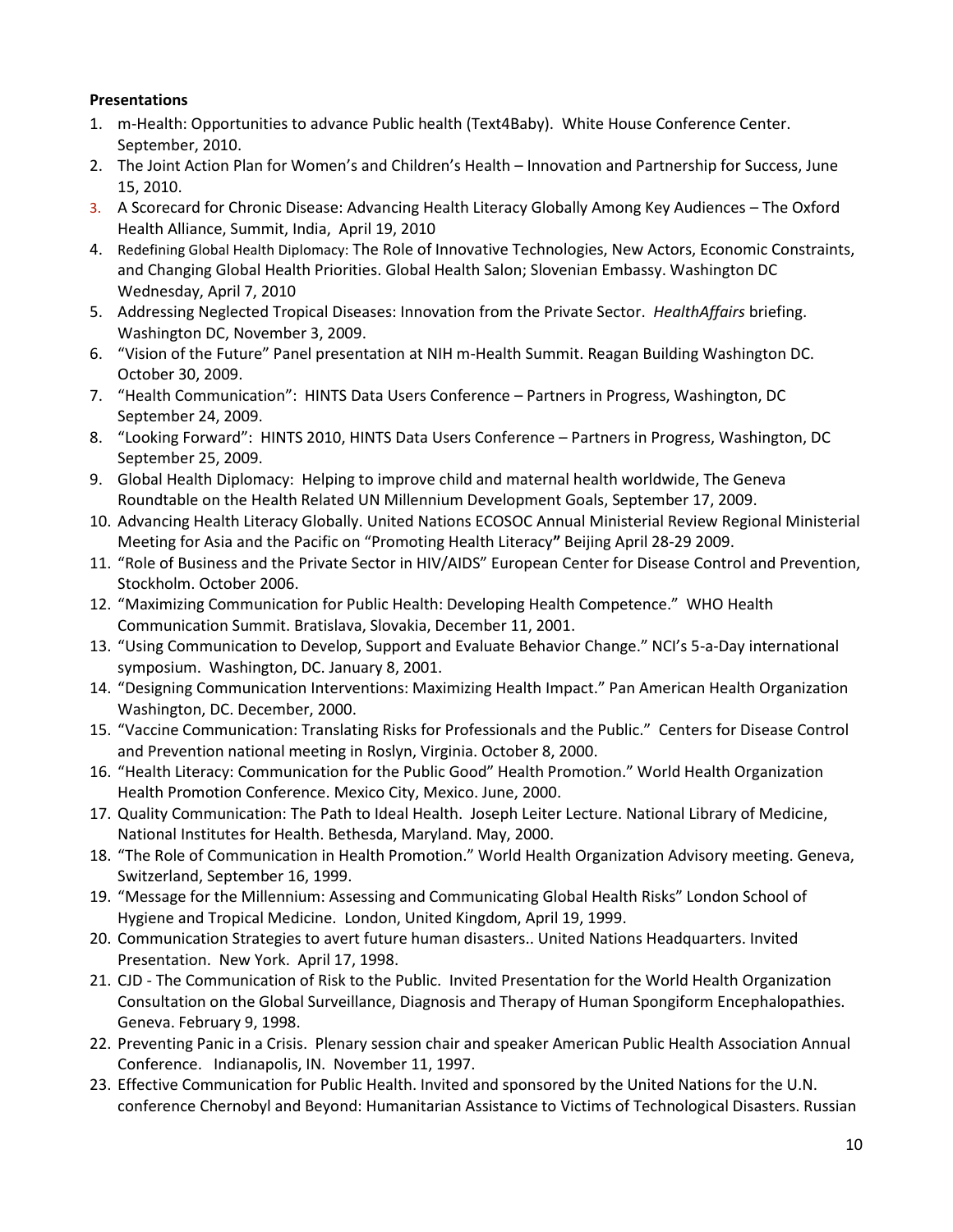Academy for State Service. Moscow, Russia. May 27, 1997.

# **Academic, Professional and Trade Associations Presentations**

- 1. [Working Together on Health Literacy, Diplomacy and Innovative Health Communication to Advance](http://www.hks.harvard.edu/centers/wappp/news-events/events-calendar#/?i=3)  [Women's Health](http://www.hks.harvard.edu/centers/wappp/news-events/events-calendar#/?i=3). Harvard Kennedy School of Government. Women and Public Policy Board. April 28, 2012
- 2. Advancing Health Communication and Informatics. Society for Public Health Education April 13, 2012
- 3. Innovation for Sustainable Impact in Global Health. University of Illinois. March 28, 2012.
- 4. Innovations in Global Health in the Private Sector. Harvard Advanced Leadership Initiative. Innovations in Health Care Think Tank. March 11, 2011.
- 5. Global Health Diplomacy: Advancing Prudent Policy, Partnerships and Public Health, Princeton University, September 27, 2010.
- 6. Global Health Council Annual Meeting, June 14,2010
- 7. Communicating Risk with vaccination: Maximizing public health with ethical intervention. American College of Preventive Medicine. San Antonio. February 23, 2002.
- 8. Prudent policy-making and risk communication amidst scientific uncertainty. Science Board to the Food and Drug Administration Advisory Committee. November 12, 2001**.**
- 9. Communication in Crisis: Managing Health Security. Dean's lecture series. University of North Carolina School of Public Health, November 5, 2001,
- 10. Health Literacy: Advancing the Public Good. Department of Education. Washington, DC. August 1, 2001.
- 11. Health Literacy: An Opportunity to Make a Difference. Pennsylvania's s Governor's Interagency Council. Harrisburg, PA. July 23, 2001.
- 12. Health Literacy: Leadership Opportunities for Health. American Medical Leadership Conference. Washington, DC: March 4, 2001.
- 13. Health Literacy: A new strategy for population and health impact. Committee on Population. National Research Council. October 27, 2000.
- 14. Salzburg Seminar. Future Leadership in Health. Invited participant, Salzburg, Austria. July 8-11, 2000.
- 15. Communicating Risk: What have we learned and what do we need to know?" American Public Health Association Annual Conference. Chicago, IL. November 10, 1999.
- 16. Leading Health Indicators: An Institute of Medicine Challenge. American Public Health Association Annual Conference. Chicago, IL. November 10, 1999.
- 17. Monitoring and Applying Sociobehavioral determinants in Global Tobacco Control" Global Issues and Perspectives in Monitoring Behaviors in Populations: Surveillance of Risk factors in Health and Illness." Centers for Disease Control and Prevention conference. Atlanta, GA. September 22, 1999.
- 18. Strategic Communication: Advocacy for Health. George Washington University Medical Center. June 29, 1999.
- 19. The Ideal Role of Communication in International Health. Johns Hopkins University Center for Advanced Studies. February, 1999.
- 20. Strategic Communication: Media/Social Marketing in Health. Institute of Medicine. Annual Meeting. Oct. 12, 1998.
- 21. New Technologies in Health Promotion. International Institute in Health Promotion 3rd Annual Meeting. American University, Washington DC. October 13, 1998.
- 22. Effective Communicating to Increase Medical Compliance. American Medical Leadership Conference. Washington, DC: March 8, 1998.
- 23. Communicating to Improve Health. Invited participant, Robert Wood Johnson Foundation, Princeton, NJ, February 11, 1998.
- 24. Communicating Cardiovascular Health: People, Programs and Policies. Invited presentation for the National Heart, Lung, and Blood Institute, National Institutes for Health. February, 1998.
- 25. Mad Cow Update, '98. Emerson College Brussels. January 26, 1998.
- 26. Seek and Ye Shall Find: Creating Strategic Alliances to Strengthen and Expand Health Communication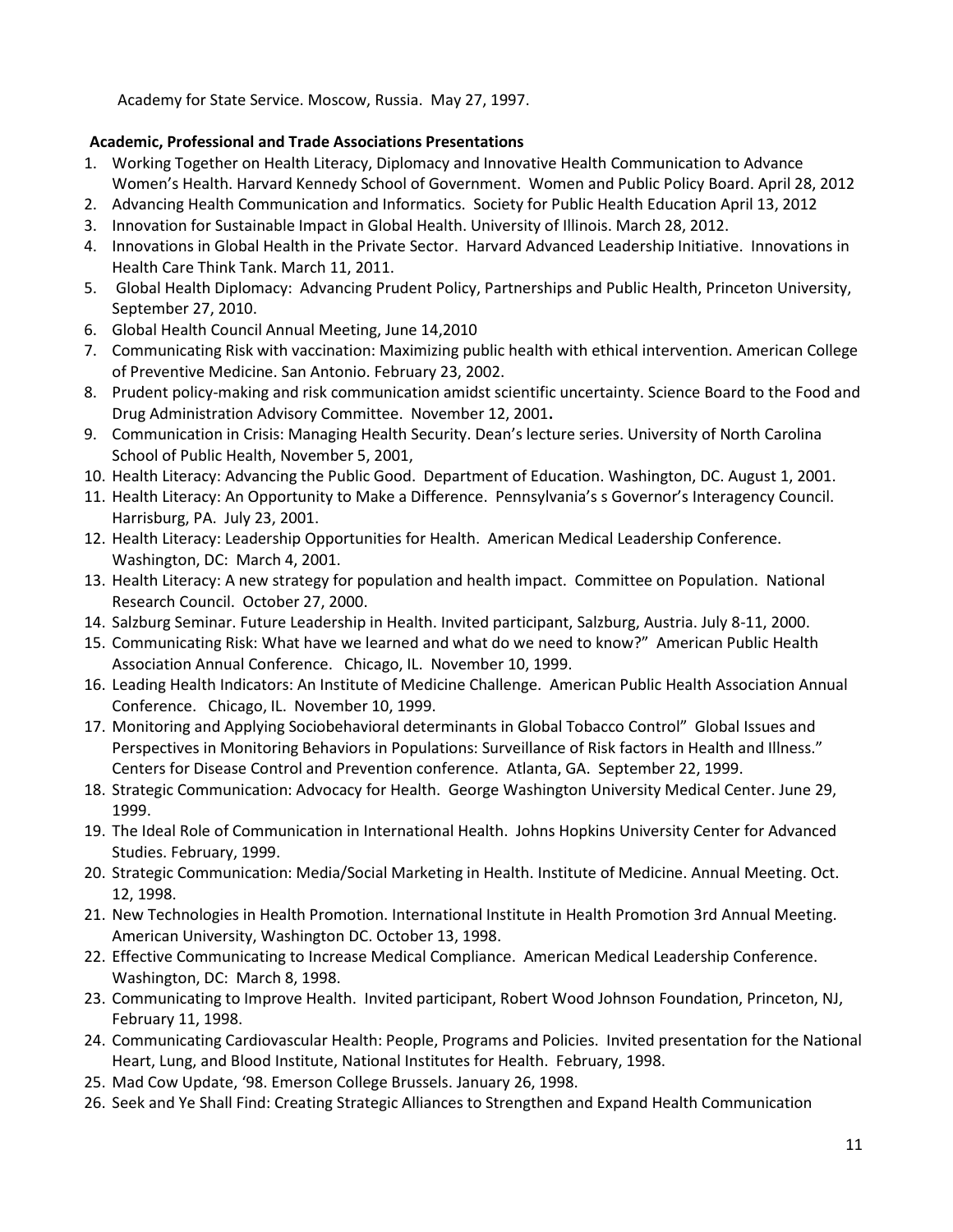Programs. Plenary speaker. American Medical Writers Association Meeting. Boston, MA. November 13, 1997.

- 27. Effective Communication Strategies in Promoting Global Health. American Public Health Association Annual Conference. Indianapolis, IN. November 11, 1997.
- 28. Mad Cows: Ethical communication or scare tactics? American Public Health Association Annual Conference. Indianapolis, IN. November 10, 1997.
- 29. Public Policy, Health Education and Cancer Prevention: Where should we be? American Institute for Cancer Research. Washington, DC. October 9, 1997.
- 30. Effective Communication Approaches to Domestic and Global Health. George Washington School of Medicine in conjunction with the National Council for International Health. September 15, 1997.
- 31. New Communication Strategies for Public Understanding of Risk and Health. Invited presentation. Changing Needs in Occupational Medicine. Department of Energy. July 29, 1997.
- 32. Communicating Health Risks to Families. Keynote address. Massachusetts Lead Nurses Assn. May 8, 1997.
- 33. Educational Innovation and Communication Study: Forging Partnerships. National Communication Association Annual Convention. Chicago, May, 1997.
- 34. The Mad Cow Saga: International agenda-setting, framing and dissemination. International Communication Association Annual Convention. Montreal, May, 1997.
- 35. Efficacy of Media Advocacy Efforts. Univ. of Toronto. 7th Health Communication Conference. Apr. 24, 1997.
- 36. Communicating Complex Medical Information: Can We do Better? American Academy of Arts and Sciences. Cambridge, MA. April 17, 1997. Moderator and participant.
- 37. Effective Negotiation Strategies and Practice. Tufts University School of Medicine. Grand Rounds for all MD/MPH students and Medical School faculty. All day seminar. April 13, 1997.
- 38. Opportunities for Impact in Health Communication. Boston University, Public Relations Society of America. March 18, 1997.
- 39. Successful Negotiation with Physician and Patients. Tufts University School of Medicine, Patient-Doctor-Society class. February, 1997.
- 40. Dissemination of Health Innovations presentation at the California Wellness Foundation. Woodland Hills, California. January 13, 1997.
- 41. Effective Communication Strategies in Mental Health: Awareness and Action. National Institutes for Mental Health. Invited presentation. Washington, DC. December, 1996
- 42. The Role of Advanced Communication Technologies in Health Communication. Agency for Toxic Substance and Disease Registration, Department of Health and Human Services. Invited presentation. Washington, DC. December, 1996.
- 43. Health Communication in 2026. Speech Communication Association Annual Convention. San Diego. November 25, 1996.
- 44. At the Helm in Health Communication Chair, Speech Communication Association Annual Convention. San Diego. November 25, 1996. Proceedings in press. Allyn & Bacon. Needham: MA.
- 45. Media Advocacy and Effective Communication Strategies. Northeast Lead Initiative. (public health leaders in six states.) Johnson & Wales University. November, 1996.
- 46. The Media and Medicine Panel discussion with Jerome Kassirer, Editor, New England Journal of Medicine; Nils Bruzelius, Health/Science Editor of the Boston Globe; Tom O'Donnell president New England Medical Center and two network affiliate reporters. Tufts University School of Medicine, September 27, 1996
- 47. Crafting a Graduate Program in Health Communication: Insights from Employers, Practitioners and Academicians." Conference in Teaching about Communication in Medicine. Oxford University, July 26, 1996.
- 48. Forging an Agenda: The Role of Health Communication. St. Catherine's College, Oxford University, July 24, 1996
- 49. Ethical Leadership and Negotiation in Health: Malpractice on a Moot Issue. St. Catherine's College, Oxford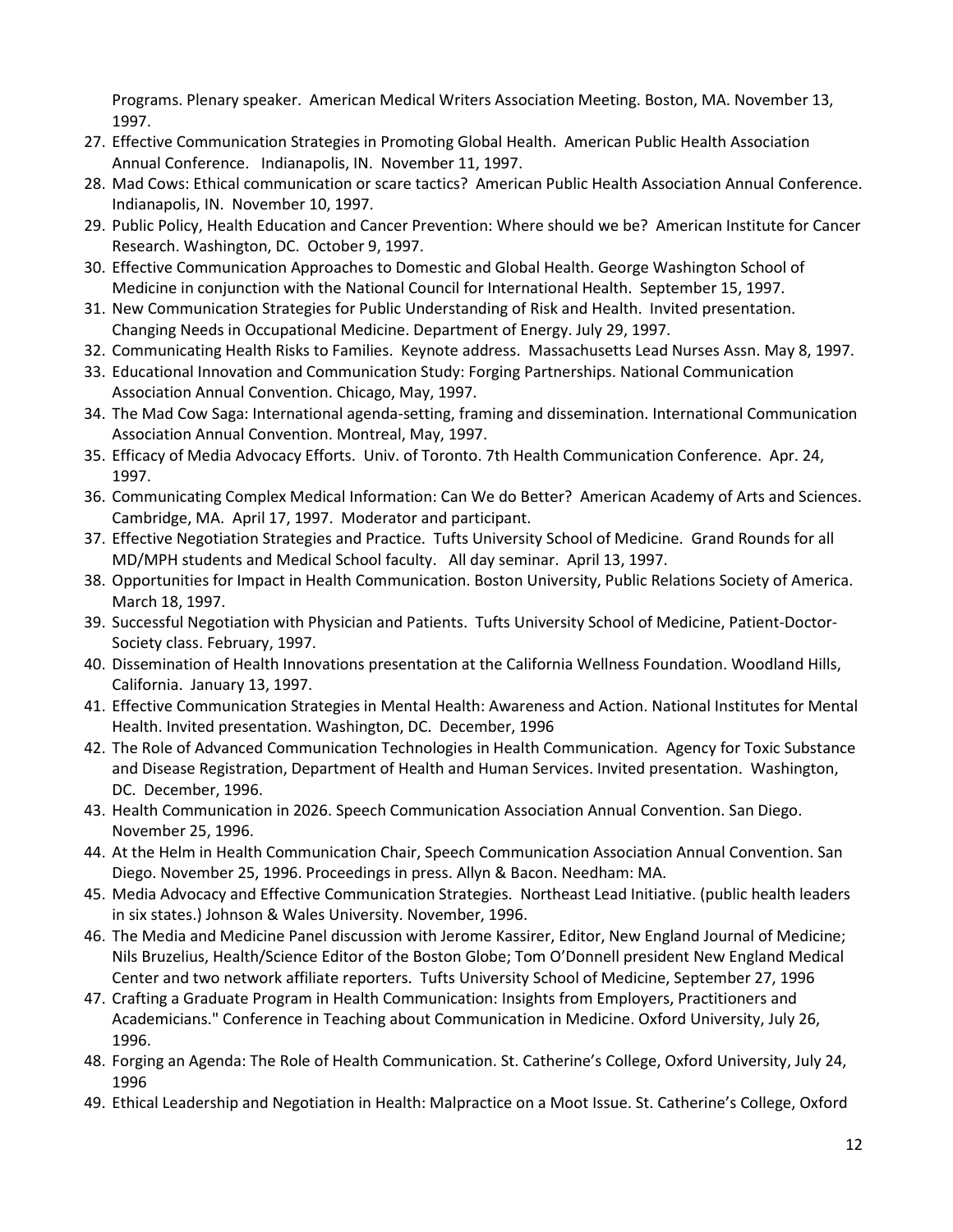University, July 24, 1996.

- 50. Toward an Ethical Healthy Policy in Reporting Presidential Health. International Communication Association Annual Convention. Chicago, May, 1996.
- 51. Building Partnerships in Effective Delivery of Health Information. Department of Health and Human Services conference at the Annenberg Center, Rancho Mirage, on Partnerships in networked consumer health information. May, 1996.
- 52. Social Marketing: The Role of Channel in Health Communication Campaigns. Eastern Communication Association Annual Convention. New York. April, 1996.
- 53. The Patient as the Central Construct in Health Communication. Selected Conference participant. Speech Communication Association. San Antonio. November, 1995.
- 54. Communication Strategies for Effective Governance. Consultation for Ethiopian Leaders. Boston. September 8, 1995.
- 55. Consulting and Career Opportunities in Health Communication. Speech Communication Association Summer Conference. Washington, DC. July 22, 1995. Proceedings published.
- 56. Building Relationships, Market Research and Surveys presentation at the 1995 International Conference and Trade Show. Alliance for Community Media. Boston. July 7, 1995.
- 57. Equipping Patients to Make Appropriate Decisions: Effective Health and Medicine Communication National Council on Patient Information and Education Annual Conference. Washington, DC. May 8, 1995.
- 58. Directions in Health Communication: Education, Research and Practice." (Chair) Eastern Communication Association Annual Convention. Pittsburgh. April 29, 1995.
- 59. Health Communication Campaigns: The Massachusetts AIDS Fund Campaign." Eastern Communication Association Annual Convention. Pittsburgh. April 29, 1995.
- 60. Optimum Negotiation Strategies Three hour workshop for the American Medical Association Leadership Conference. Washington, DC. April 26, 1995.
- 61. Negotiation Strategies 1970 and 1995: Finding Common Ground." Kent State/Jackson State Twenty fifth retrospective. Boston. April 23, 1995.
- 62. Innovation and Design for Effective Health Communication Education. Fifth Conference on Health Communication: The Key to a Healthier Tomorrow. Emerson College/Tufts University School of Medicine. Boston. April 20, 1995.
- 63. Report on Competencies and Necessity for Health Communicators." Fifth Conference on Health Communication: The Key to a Healthier Tomorrow. Emerson College/Tufts University School of Medicine. Boston. April 20, 1995.
- 64. The Presidency, Press, and Public: Will They Survive? Discussant/Moderator, Helen and Cecil Rose Ethics in Docudrama conference. Emerson College. Boston, March 16, 1995.
- 65. Political Communication in emerging democracies." Marderosian Colloquium series, Emerson College. March 1, 1995.
- 66. Opportunities and Trends in Health Communication. Emerson College Alumni Presentation. February, 1995.
- 67. Strategies for Compliant Decision-making with Physicians, Patients and Families. Invited lecture to pediatric fellows. Boston Children's Hospital. Harvard Medical School. January 24, 1995.
- 68. Communication for a Healthier Public. Guest lecture at Tufts University School of Medicine. January 23, 1995.
- 69. Applications in Effective Health Communication in Preventing HIV/AIDS. Invited presentation at the Ninth National Conference on Chronic Disease Prevention and Control. U.S. Department of Health and Human Services. Washington, DC. December 7, 1994.
- 70. Media Training for Community Development Corporation: Maximizing Media Effectiveness. Communication seminar for CDC Directors, Boston. December 2, 1994.
- 71. Making America Healthier: Policymaking, Politics and the Public. Invited lecture. University of California at Los Angeles. November 21, 1994.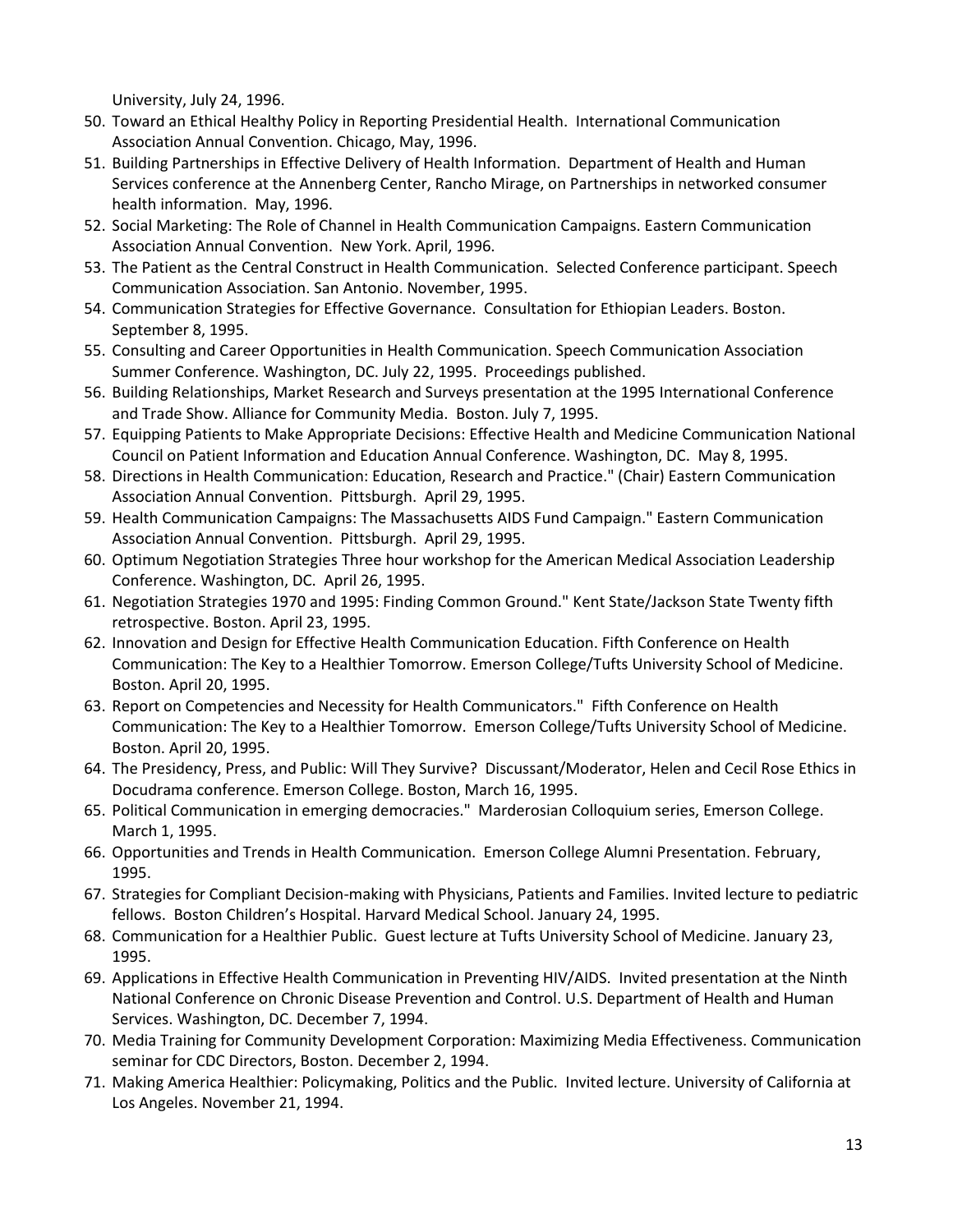- 72. Politics and Advertising in the 1993 Russian Elections Chair, Speech Communication Association. New Orleans. November 20, 1994.
- 73. Heads on- Hands On: The Making of a Weekly Public Affairs Show. Speech Communication Association. New Orleans. November 19, 1994.
- 74. The Role of Communication Scholars in Creating a New Health Care Community. Invited Seminar Participant. Speech Communication Association. New Orleans. November 18, 1994.
- 75. Effective Negotiation Strategies for Enhancing Patients' Health. Invited lecture as part of The Ethics of Medical Care in a Changing Practice Environment course at the Massachusetts Medical Society. Newton, MA. Nov. 10, 1994.
- 76. Education and Delivery of Health Communication in the United States. Invited presentation at the Centers for Disease Control and Prevention. Atlanta, GA. October 25, 1994.
- 77. Convocation speech. Address for graduates of the European Institute for International Communication. Maastricht, the Netherlands. June, 1994.
- 78. Communication: The Future of Medicine. Invited lecture at Brown University School of Medicine. April 22, 1994.
- 79. "Negotiating with Patient Advocacy Groups: Prescriptions for Success." Invited presentation for the Massachusetts Biotechnology Council. Cambridge, MA. April 4, 1994.
- 80. Communication and Negotiation Strategies in Health Reform." Invited Presentation for the Massachusetts Medical Society. Waltham, MA. April, 1994.
- 81. Demonstrating Democratic Discourse: Effective Decision Making in Health Care." Eastern Communication Association Annual Convention. Washington, DC, April, 1994.
- 82. Health Communication for the 21st Century: Education and Delivery. Speech Communication Association Annual Convention. Miami, November, 1993.
- 83. Health Communication in the National Arena. Marderosian Colloquium series, Emerson College. February, 1994.
- 84. International Negotiation and Political Communication in the New World Order." Marderosian Colloquium series, Emerson College. October , 1993
- 85. Effective Health Communication for Physicians: Maximizing Your Message with Technology. Invited presentation, Brigham & Women's Hospital, Harvard Medical School, Boston. September, 1993.
- 86. Talk Show Politics: The Changing Political Communication Landscape. International Communication Association Annual Meeting, Washington, DC, May 30, 1993.
- 87. Establishing Trust and Building Relationships: Negotiating with Information Technology. Presentation for CAUSE (The association for managing and using information technology in higher education) conference. San Diego. December 8, 1993.
- 88. Effective communication on health and the environment: making a difference. Presentation to leaders in Almaty, Kazakhstan, October 6, 1993.
- 89. Overcoming Medinfomania: Using Information Technology to Prevent Disease Effectively." Featured Presentation. HUSITA3 Conference - Information technology and the Quality of Life and Services. Maastricht, the Netherlands. June 18, 1993.
- 90. Increasing Outcome Efficacy with the COAST Model of Shared Decision Making." American Academy of Physician and Patient. George Washington University Medical School, Washington DC. May, 1, 1993.
- 91. The 1992 Presidential Campaign. Respondent Analysis. Eastern Communication Association. New Haven, Connecticut, April 30, 1993.
- 92. Overcoming Medinfomania: Managing and Mediating Your Message." Invited presentation for Medical Staff, Brigham & Women's Hospital, Harvard Medical School, Boston. April 22, 1993.
- 93. AIDS: Effective Communication Prevention Strategies. Colloquium. Emerson College, March 24, 1993.
- 94. The Future of Communication: Ethics and Practice. Lecture to Lambda Pi Eta (honorary communication fraternity) inductees. Emerson College. Boston. March, 1993.
- 95. Successful Negotiation employing the COASTsm model." Invited presentation for the New Hampshire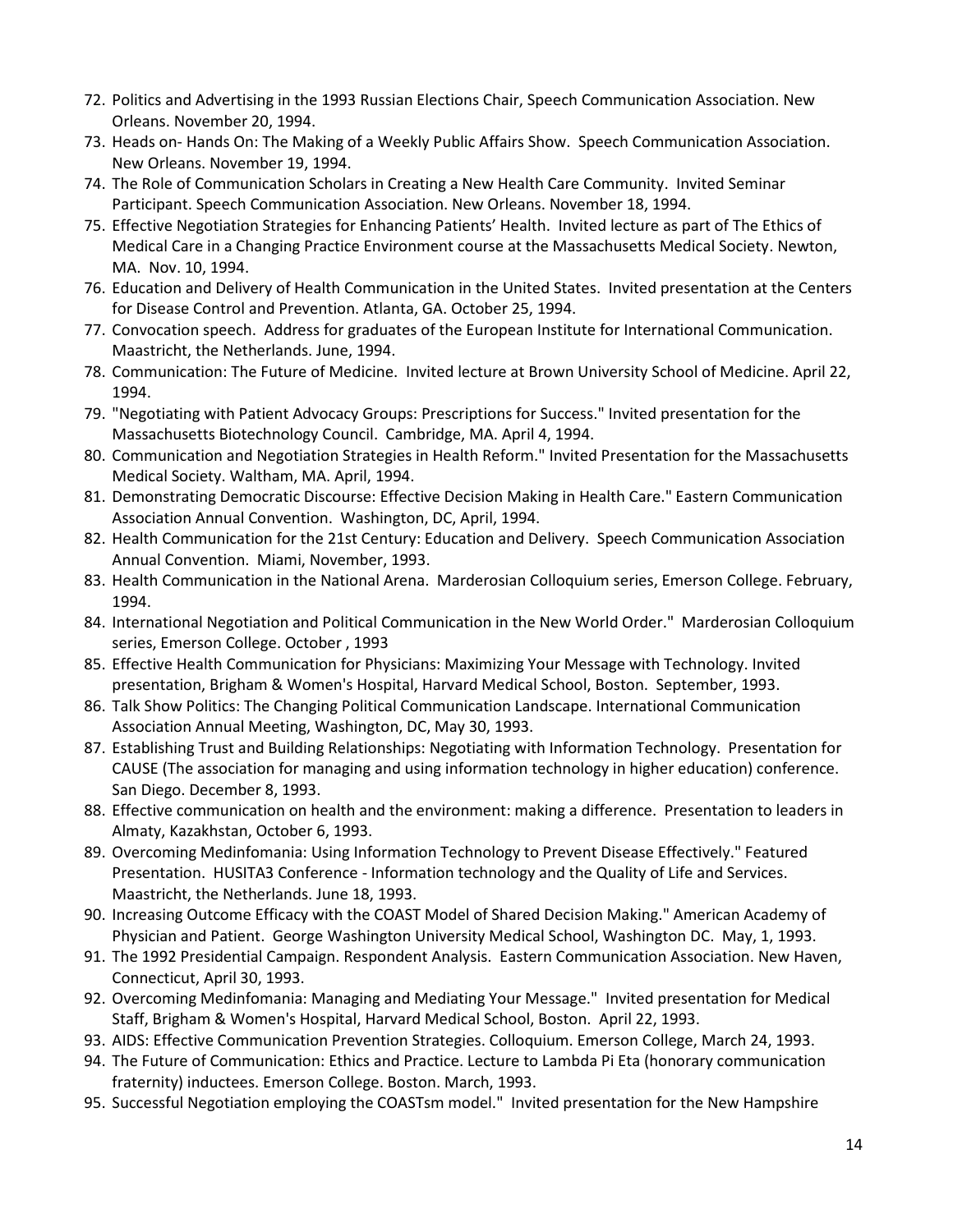Fundraisers Council. Nashua, New Hampshire. January 14, 1993.

- 96. Communication factors in HIV transmission. Speech Communication Association annual meeting. Chicago, October, 1992.
- 97. Ethics in Public relations/Communication education. Oral and written testimony before the Massachusetts Governmental Affairs Senate Committee, April 7, 1992.
- 98. Effective and ethical health communication campaigns. Comm. Assoc. of Mass. Annual Meeting, Feb., 1992.
- 99. Choosing a College President: Academic and Administrative Leadership. Presentation at the Eastern Communication Association Annual meeting. Pittsburgh, 1991.

## **Conference Directorships**

High Stakes In Health Communication: The Mad Cow Issue University Of Oxford, England, July 24, 1996.

Health Communication: The Key To A Healthier Tomorrow:The 5th Conference On Health Communication Omni Parker House, Boston, April 20-22, 1995.

Effective Health Communication In The 90s: The Aids Crisis

Emerson Majestic Theatre, Boston. September, 1991.

# **Media Coverage**

## **Broadcast**

- 1. Featured on ABC News *Nightline* Subject: Communicating Stem Cell Research. August 9, 2001.
- 2. Featured on ABC News *Nightline* Subject: Media Coverage and American Health. June 16, 1998.
- 3. Featured Expert on Good Morning America interview on Communicating Complex Cancer Cures. Broadcast on ABC News. May 1998.
- 4. Featured Expert on Newsnight, a half hour television news show aired live on NECN at 6:30 P.M.; WLVI 10 P.M. newscast, WGBH (PBS affiliate) at 11:30 P.M. and WSVN-TV (NBC affiliate Miami, FL.) Subject: Media and policy issues in health and drugs. September 18, 1997.
- 5. Featured Expert on Media Watch, a national public radio news show in the Midwest. What and who should believe in health? June 22, 1997.
- 6. Featured Expert on As it happens, a national radio news show aired throughout Canada and the United States live. Canadian Broadcasting Corporation. Subject: Safety of Beef and food: Who do we believe? May 14, 1997. [Highest rated national syndicated radio show in Canada.]
- 7. Featured Expert on Newsnight, a half hour news show aired live on NECN at 6:30 P.M. and WGBH at 11:30 P.M. Dimensions of Risk and Decisions on Diet Drugs (e.g. phen/fen). May 7, 1997
- 8. Featured Expert on HealthLine, a half hour television health show. Subject: Making sense of medicine segments. Taped Spring, 1997.
- 9. Featured Expert on American Baby, a national weekly show on the Arts & Entertainment cable network. Subject: Managing Conflict: Effective Negotiation Strategies for couples with COAST. 1997 season.
- 10. Featured Guest on Adler on Line, a live talk show on WABU-TV68 and WRKO radio. Subject: Ethical Dimensions of Women's Decisions and Science. August, 1996.
- 11. Interview on ABC Affiliate WHDH-TV on delivery of health information on television, May, 1996.
- 12. Featured Guest on Adler on Line, a live talk show on WABU-TV68 and WRKO radio. Subject: Censorship and disseminating health: CBS's decision and tobacco. November, 1995.
- 13. Featured Guest on Adler on Line. Subject: Ethics in the Government and Media. July, 1995.
- 14. Guest on "Health Stops on the I-Way." A discussion sponsored by the Telecommunication Policy Roundtable. BNN-TV. May, 1995.